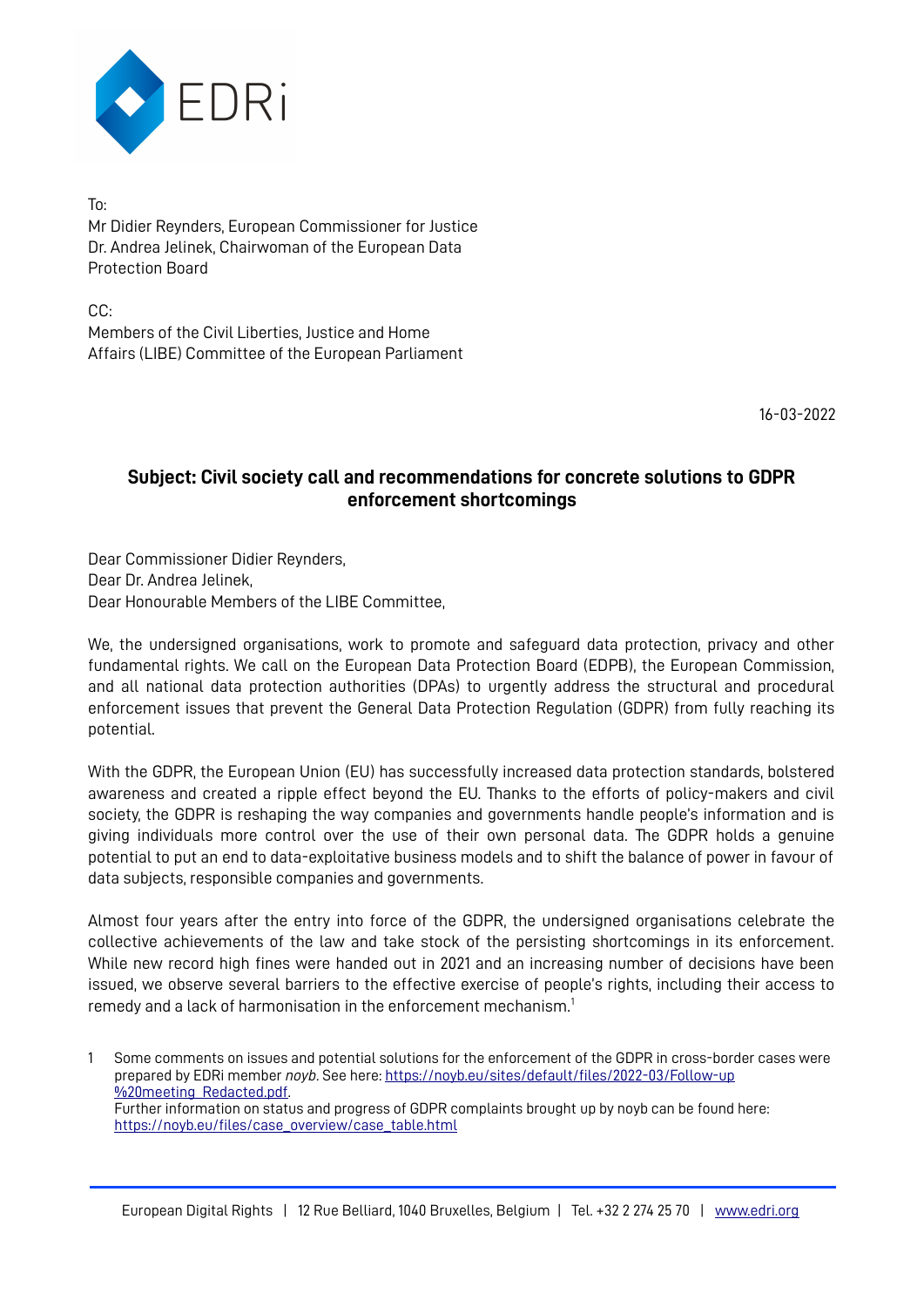

## **We call for the harmonisation of national procedures for the application of data protection rules**

- We call on the EDPB to publish detailed information on all national procedural laws applicable to a complaint before DPAs. The information should include, among others, details about the process to file, review and resolve complaints; the definition of what constitutes a complaint and its admissibility criteria; the deadlines at all stages of the complaint procedure; the application of the right to be heard for the complainant; and the conditions applicable to representation of data subjects under Article 80 GDPR.
- We call on the European Commission to carry out a study to compare national procedural laws and analyse how their differences may impede the application and enforcement of the GDPR . Particular attention should be paid to the ability for data subjects to exercise their right to effective remedies and to their practical experiences of filing actions directly in courts or with DPAs.
- We call on the EDPB, with the support of the European Commission, to develop guidance for DPAs with the view to ensure that EU rules for the protection of personal data are applied in a harmonised manner. While DPAs exercise their powers in accordance with specific requirements in their Member State's procedural law, these laws must comply with the principles of equivalence and effectiveness and may not render excessively difficult or practically impossible the exercise of the rights conferred by the GDPR. In particular, this guidance should ensure that data subjects have a right to be heard throughout all phases of the complaint procedure and have a right to access all documents relevant to their case. This guidance should seek to harmonise or set the deadlines at each stage of a complaint procedure to help streamline the work of DPAs and the resolution of cases.
- We call on the EDPB to develop a single EU-wide complaint template form. This form should be easily accessible on each DPA's website, it should be available in all official EU languages, and accepted by all DPAs as a valid complaint form. This form would improve the accessibility of the complaint procedure for data subjects and help streamline the work of DPAs, including in cross border cases by helping standardise the way complaints are received.

## **We call for increased resources for DPAs and the EDPB**

We call on the European Commission and EU Member States to urgently increase the financial, human and technical resources of DPAs and the EDPB. While their budgets and resources may have already increased since 2016, neither the DPAs nor the EDPB are sufficiently equipped to be able to deal with the increase in cases, the cost of legal fees in case of appeal, and the required technical expertise. These resources are critical for the resolution of cases and for the realisation of the GDPR's objectives.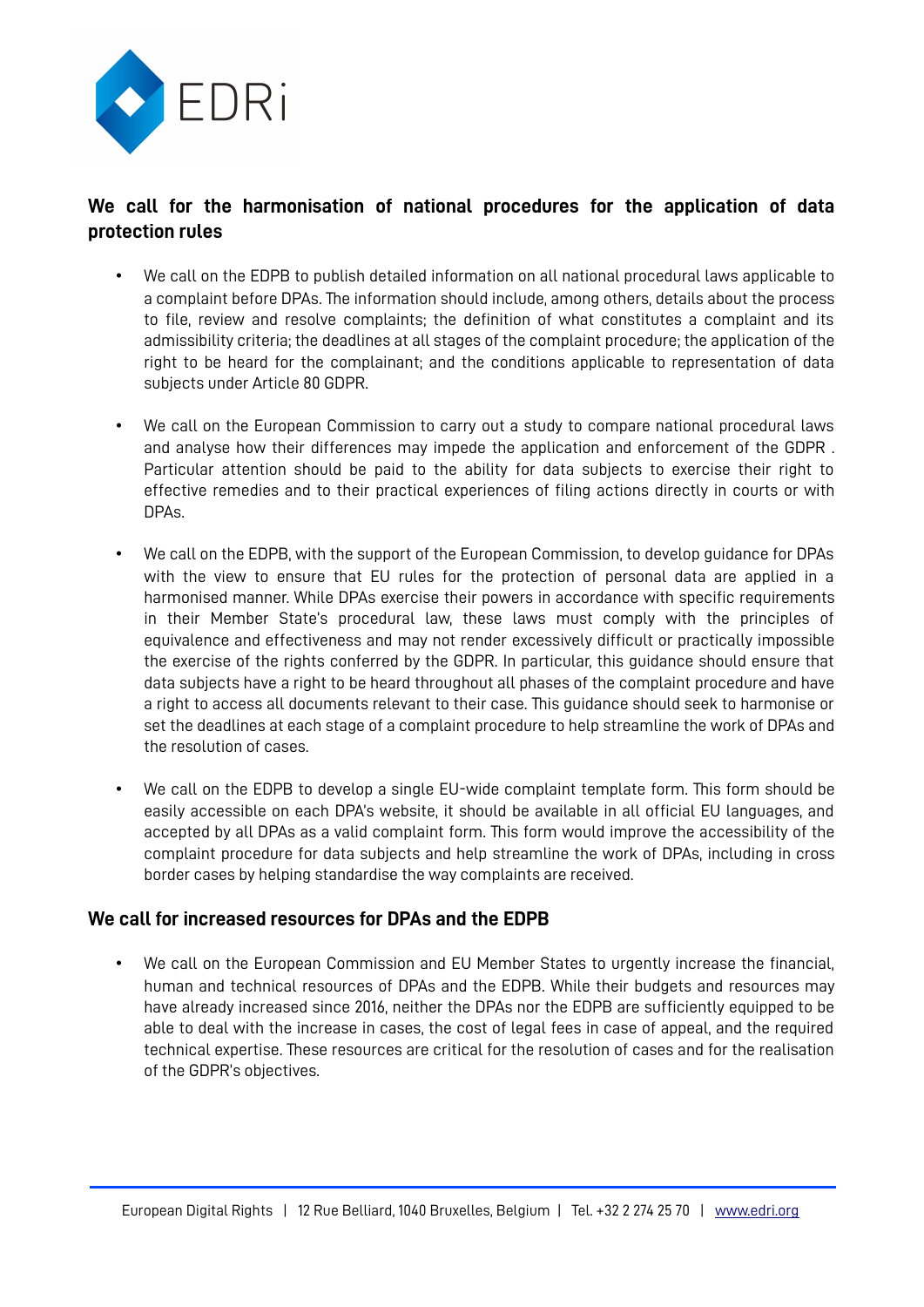

## **We call on DPAs to make a better use of existing tools for enforcement and cooperation under the GDPR**

- Where a data controller is subject to complaints in more than one Member State raising similar compliance issues, relevant DPAs should be required to perform joint investigations and to coordinate their action through task forces. These processes should lead to increased cooperation between DPAs and can be supervised by the EDPB.
- Where a lead DPA fails to act in an effective and timely manner, concerned DPAs should make full use of enforcement tools at their disposal under the GDPR. DPAs should in particular make use of the procedure laid down in Article 66 (1) GDPR to adopt temporary measures under the urgency procedure, with the view to address situations that amount to a denial of justice caused by unjustified delays or excessive requirements. This should also be applicable to scenarios where a lead DPA does not have the capacity to initiate a case due to volume of work or backlog of cases. Similarly, the EDPB should also make use of its powers under Article 65 (1)(b) to address and solve questions about main establishment.
- Where a national DPA is faced with a case of EU-wide relevance and importance, it should defer the case to the EDPB, which could provide assistance and coordination in the investigation and issue guidance on the application of the GDPR to this particular case.

Adopting the GDPR was only a first step in safeguarding the rights to privacy and data protection in the EU. For the rights and requirements of the GDPR to be delivered and realised, DPAs and the EDPB must have the necessary resources to act and national procedures for enforcement must be harmonised. Based on our experience with GDPR implementation and enforcement, we believe that the above recommendations would go a long way to improve its enforcement.

Over the coming months, we will continue providing recommendations and resources for an effective application and enforcement of the GDPR. Our organisations look forward to continue engaging with all institutions and we are available to discuss these proposals in further details.

Sincerely,

Access Now Amnesty International Asociatia pentru Technologie si Internet (ApTI) Bits of Freedom Digitalcourage Digitale Gesellschaft Državljan D Electronic Frontier Finland European Center for Not-for-Profit Law Stichting (ECLN)